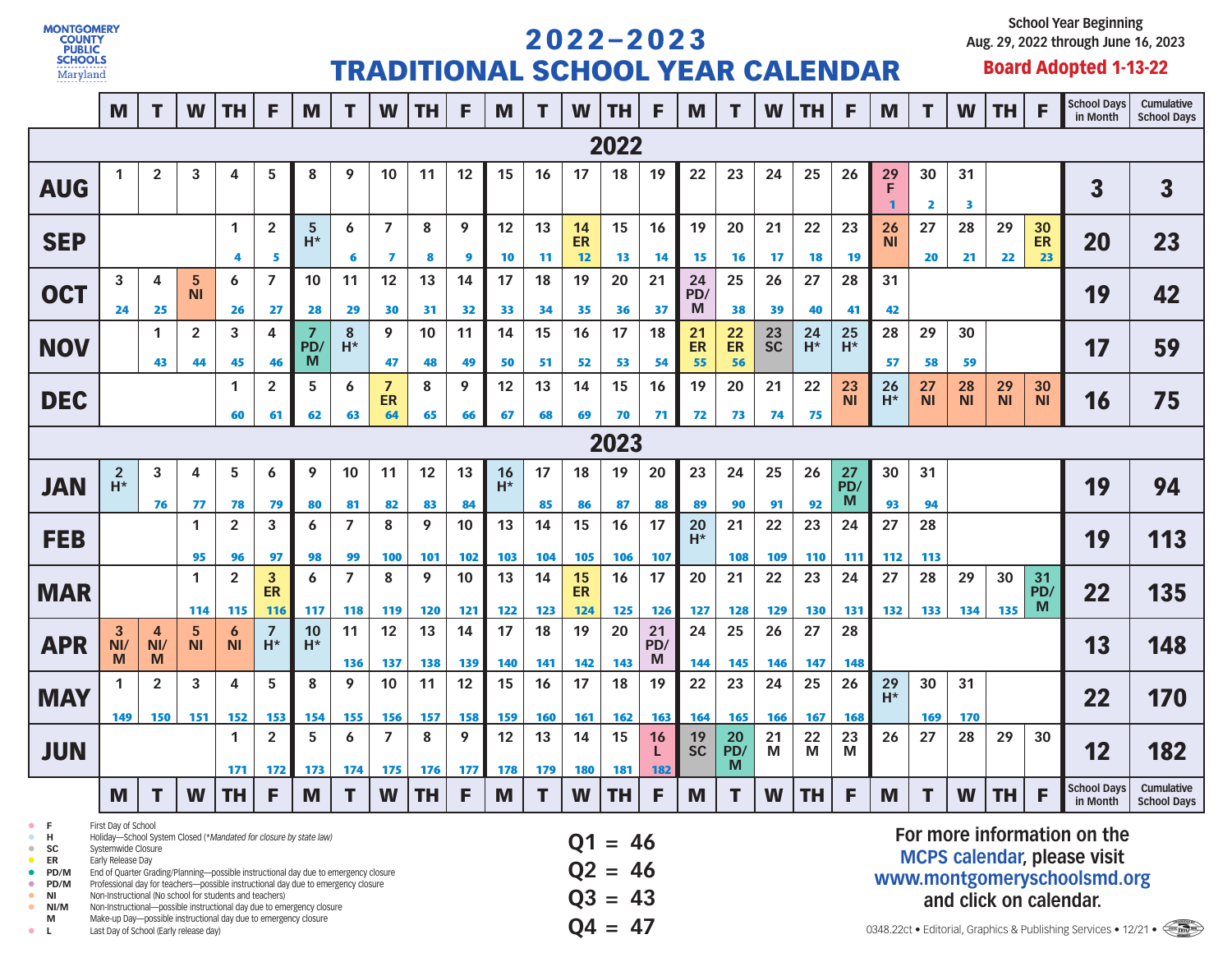

## 2 0 2 2 – 2 0 2 3 TRADITIONAL SCHOOL YEAR CALENDAR

**School Year Beginning Sep. 6, 2022 through June 22, 2023**

|                                                                                                                                                                                                                                                                                                                                                                                                                                                                                                                                                                                                                                                    | M                                  | T                          | W              | TН             | F                       | M              | т          | W                    | TН           | F               | M           | т         | W                                             | TH   | F  | M                                                                                                                                                                                               | т             | W        | TН          | F                    | M                                           | T.                   | W                    | <b>TH</b>       | F               | <b>School Days</b><br>in Month | Cumulative<br><b>School Days</b> |
|----------------------------------------------------------------------------------------------------------------------------------------------------------------------------------------------------------------------------------------------------------------------------------------------------------------------------------------------------------------------------------------------------------------------------------------------------------------------------------------------------------------------------------------------------------------------------------------------------------------------------------------------------|------------------------------------|----------------------------|----------------|----------------|-------------------------|----------------|------------|----------------------|--------------|-----------------|-------------|-----------|-----------------------------------------------|------|----|-------------------------------------------------------------------------------------------------------------------------------------------------------------------------------------------------|---------------|----------|-------------|----------------------|---------------------------------------------|----------------------|----------------------|-----------------|-----------------|--------------------------------|----------------------------------|
|                                                                                                                                                                                                                                                                                                                                                                                                                                                                                                                                                                                                                                                    |                                    |                            |                |                |                         |                |            |                      |              |                 |             |           |                                               | 2022 |    |                                                                                                                                                                                                 |               |          |             |                      |                                             |                      |                      |                 |                 |                                |                                  |
| <b>AUG</b>                                                                                                                                                                                                                                                                                                                                                                                                                                                                                                                                                                                                                                         | $\mathbf{1}$                       | $\overline{2}$             | 3              | 4              | 5                       | 8              | 9          | 10                   | 11           | 12              | 15          | 16        | 17                                            | 18   | 19 | 22                                                                                                                                                                                              | 23            | 24       | 25          | 26                   | 29                                          | 30                   | 31                   |                 |                 | 0                              | $\boldsymbol{0}$                 |
| <b>SEP</b>                                                                                                                                                                                                                                                                                                                                                                                                                                                                                                                                                                                                                                         |                                    |                            |                |                | $\overline{2}$          | 5<br>H*        | 6<br>F     | $\overline{7}$       | 8            | 9               | 12          | 13        | 14<br><b>ER</b>                               | 15   | 16 | 19                                                                                                                                                                                              | 20            | 21       | 22          | 23                   | 26<br><b>NI</b>                             | 27                   | 28                   | 29              | 30              | 18                             | 18                               |
| <b>OCT</b>                                                                                                                                                                                                                                                                                                                                                                                                                                                                                                                                                                                                                                         | 3                                  | 4                          | 5<br><b>NI</b> | 6              | 7                       | 10             | 11         | 12                   | 13           | 14<br><b>ER</b> | 17          | 18        | 19                                            | 20   | 21 | 24<br>PD/<br>M                                                                                                                                                                                  | 25            | 26       | 27          | 28                   | 31                                          |                      |                      |                 |                 | 19                             | 37                               |
| <b>NOV</b>                                                                                                                                                                                                                                                                                                                                                                                                                                                                                                                                                                                                                                         |                                    | 1                          | 2              | 3              | 4                       | $\overline{7}$ | 8<br>$H^*$ | 9                    | 10           | 11<br>PD/<br>M  | 14          | 15        | 16                                            | 17   | 18 | 21<br>ER                                                                                                                                                                                        | $rac{22}{ER}$ | 23<br>ER | 24<br>$H^*$ | 25<br>$H^*$          | 28                                          | 29                   | 30                   |                 |                 | 18                             | 55                               |
| <b>DEC</b>                                                                                                                                                                                                                                                                                                                                                                                                                                                                                                                                                                                                                                         |                                    |                            |                | $\mathbf{1}$   | 2                       | 5              | 6          | $\overline{z}$<br>ER | 8            | 9               | 12          | 13        | 14                                            | 15   | 16 | 19                                                                                                                                                                                              | 20            | 21       | 22          | 23<br><b>NI</b>      | 26<br>$\overline{H^*}$                      | 27<br>N <sub>l</sub> | 28<br>$\overline{N}$ | 29<br><b>NI</b> | 30<br><b>NI</b> | 16                             | 71                               |
| 2023                                                                                                                                                                                                                                                                                                                                                                                                                                                                                                                                                                                                                                               |                                    |                            |                |                |                         |                |            |                      |              |                 |             |           |                                               |      |    |                                                                                                                                                                                                 |               |          |             |                      |                                             |                      |                      |                 |                 |                                |                                  |
| <b>JAN</b>                                                                                                                                                                                                                                                                                                                                                                                                                                                                                                                                                                                                                                         | $\overline{2}$<br>$\overline{H^*}$ | 3                          | 4              | 5              | 6                       | 9              | 10         | 11                   | 12           | 13              | 16<br>$H^*$ | 17        | 18                                            | 19   | 20 | 23                                                                                                                                                                                              | 24            | 25       | 26          | 27<br>PD/<br>M       | 30<br>31                                    |                      |                      |                 |                 | 19                             | 90                               |
| <b>FEB</b>                                                                                                                                                                                                                                                                                                                                                                                                                                                                                                                                                                                                                                         |                                    |                            | 1              | $\overline{2}$ | 3                       | 6              | 7          | 8                    | 9            | 10              | 13          | 14        | 15                                            | 16   | 17 | 20<br>$H^*$                                                                                                                                                                                     | 21            | 22       | 23          | 24                   | 27<br>28                                    |                      |                      |                 |                 | 19                             | 109                              |
| <b>MAR</b>                                                                                                                                                                                                                                                                                                                                                                                                                                                                                                                                                                                                                                         |                                    |                            | 1              | 2              | 3<br>ER                 | 6              | 7          | 8                    | 9            | 10              | 13          | 14        | 15<br><b>ER</b>                               | 16   | 17 | 20                                                                                                                                                                                              | 21            | 22       | 23          | 24                   | 27<br>28<br>29<br>30<br>$\frac{31}{P}$<br>M |                      |                      |                 |                 | 22                             | 131                              |
| <b>APR</b>                                                                                                                                                                                                                                                                                                                                                                                                                                                                                                                                                                                                                                         | 3<br>NI/<br>M                      | $\overline{4}$<br>NI/<br>M | 5<br><b>NI</b> | 6<br><b>NI</b> | $\overline{z}$<br>$H^*$ | 10<br>$H^*$    | 11         | 12                   | 13           | 14              | 17          | 18        | 19                                            | 20   | 21 | 24                                                                                                                                                                                              | 25            | 26       | 27          | 28                   |                                             |                      |                      |                 |                 | 14                             | 145                              |
| <b>MAY</b>                                                                                                                                                                                                                                                                                                                                                                                                                                                                                                                                                                                                                                         |                                    | $\overline{2}$             | 3              | 4              | 5                       | 8              | 9          | 10                   | 11           | 12              | 15          | 16        | 17                                            | 18   | 19 | 22                                                                                                                                                                                              | 23            | 24       | 25          | 26                   | 29<br>$H^*$                                 | 30                   | 31                   |                 |                 | 22                             | 167                              |
| <b>JUN</b>                                                                                                                                                                                                                                                                                                                                                                                                                                                                                                                                                                                                                                         |                                    |                            |                | 1              | $\overline{2}$          | 5              | 6          | $\overline{7}$       | 8            | 9               | 12          | 13        | 14                                            | 15   | 16 | 19<br><b>NI</b>                                                                                                                                                                                 | 20            | 21       | 22<br>L     | $\frac{23}{PD}$<br>M | 26<br>M                                     | 27<br>M              | 28<br>M              | 29<br>M         | 30              | 15                             | 182                              |
|                                                                                                                                                                                                                                                                                                                                                                                                                                                                                                                                                                                                                                                    | M                                  |                            |                | $W$   TH   F   |                         | M              |            |                      | $W$   TH   F |                 | M           | н.        | W                                             | TH.  | F. | M                                                                                                                                                                                               |               |          | $W$   TH    | F                    | M                                           |                      | W                    | TH.             |                 | School Days<br>in Month        | Cumulative<br><b>School Days</b> |
| First Day of School<br>$\bullet$<br>F<br>Holiday (Schools and offices closed)<br>н<br>$\bullet$<br>Early Release Day<br>ER<br>End of Quarter Grading/Planning-possible instructional day due to emergency school closure<br>$\bullet$ PD/M<br>Last Day of School (Early release day)<br>$\bullet$<br>L.<br>Make-up Day-possible instructional day due to emergency school closure<br>M<br>Non-Instructional (No school for students and teachers)<br>NI<br>$\bullet$<br>Non-Instructional-possible instructional day due to emergency school closure<br>NI/M<br>$\bullet$<br>PD/M<br>Scheduled to be a professional day for teachers-<br>$\bullet$ |                                    |                            |                |                |                         |                |            |                      |              |                 |             | <b>Q1</b> | $= 44$<br>$Q2 = 44$<br>$Q3 = 43$<br>$Q4 = 51$ |      |    | For more information on the<br><b>MCPS calendar, please visit</b><br>www.montgomeryschoolsmd.org<br>and click on calendar.<br>0348.22ct • Editorial, Graphics & Publishing Services • 10/21 • < |               |          |             |                      |                                             |                      |                      |                 |                 |                                |                                  |

0348.22ct • Editorial, Graphics & Publishing Services • 10/21 •  $\leftarrow$